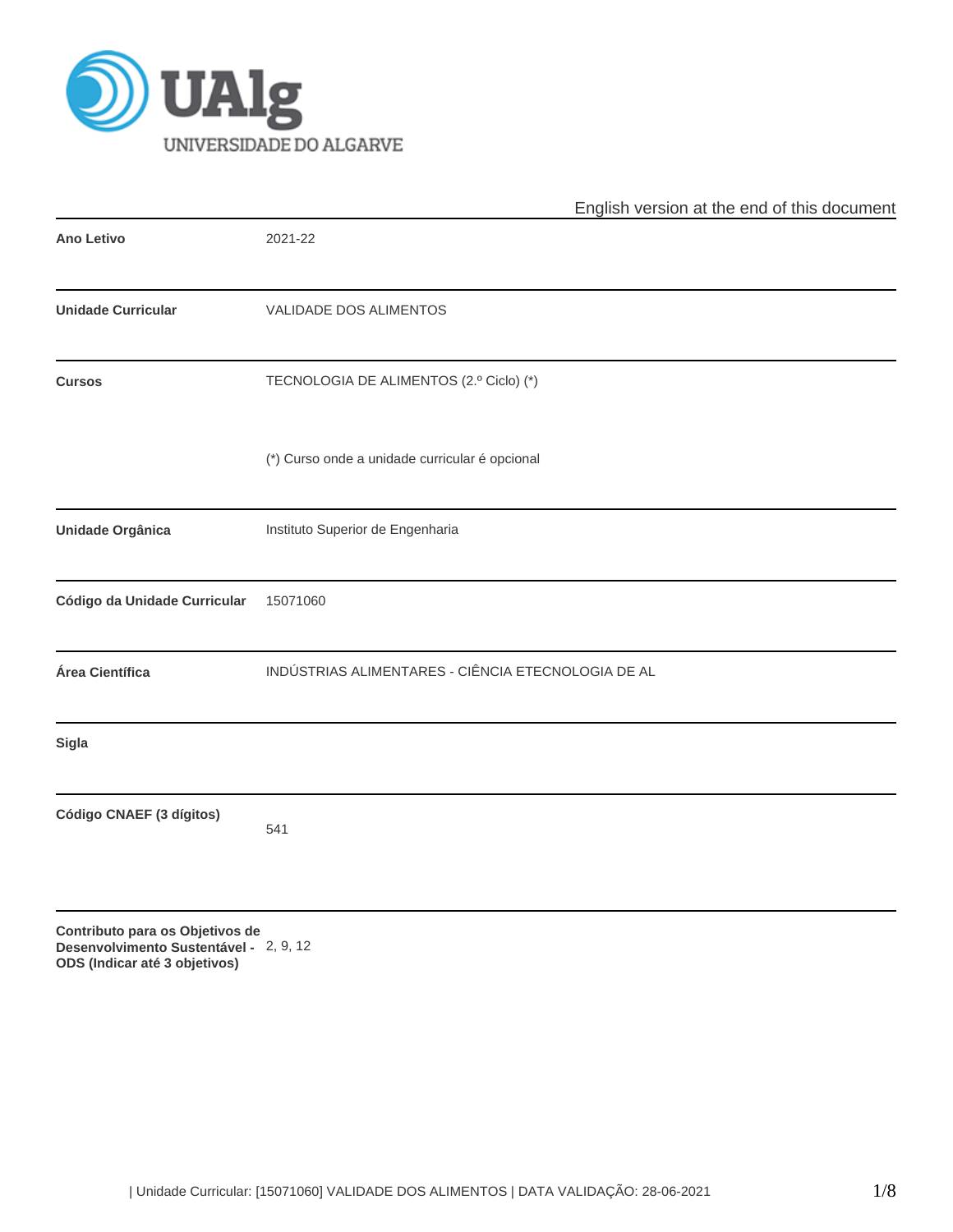

| Línguas de Aprendizagem | Português<br>Inglês           |
|-------------------------|-------------------------------|
| Modalidade de ensino    | Presencial                    |
| Docente Responsável     | Maria Margarida Cortês Vieira |

\* Para turmas lecionadas conjuntamente, apenas é contabilizada a carga horária de uma delas.

| <b>ANO</b> | <b>PERIODO DE FUNCIONAMENTO*</b> | <b>HORAS DE CONTACTO</b> | <b>HORAS TOTAIS DE TRABALHO</b> | <b>ECTS</b> |
|------------|----------------------------------|--------------------------|---------------------------------|-------------|
|            |                                  | 15T; 30PL; 5OT           | 140                             |             |

\* A-Anual;S-Semestral;Q-Quadrimestral;T-Trimestral

# **Precedências**

Sem precedências

# **Conhecimentos Prévios recomendados**

Embalagem de alimentos e Tecnologia Alimentar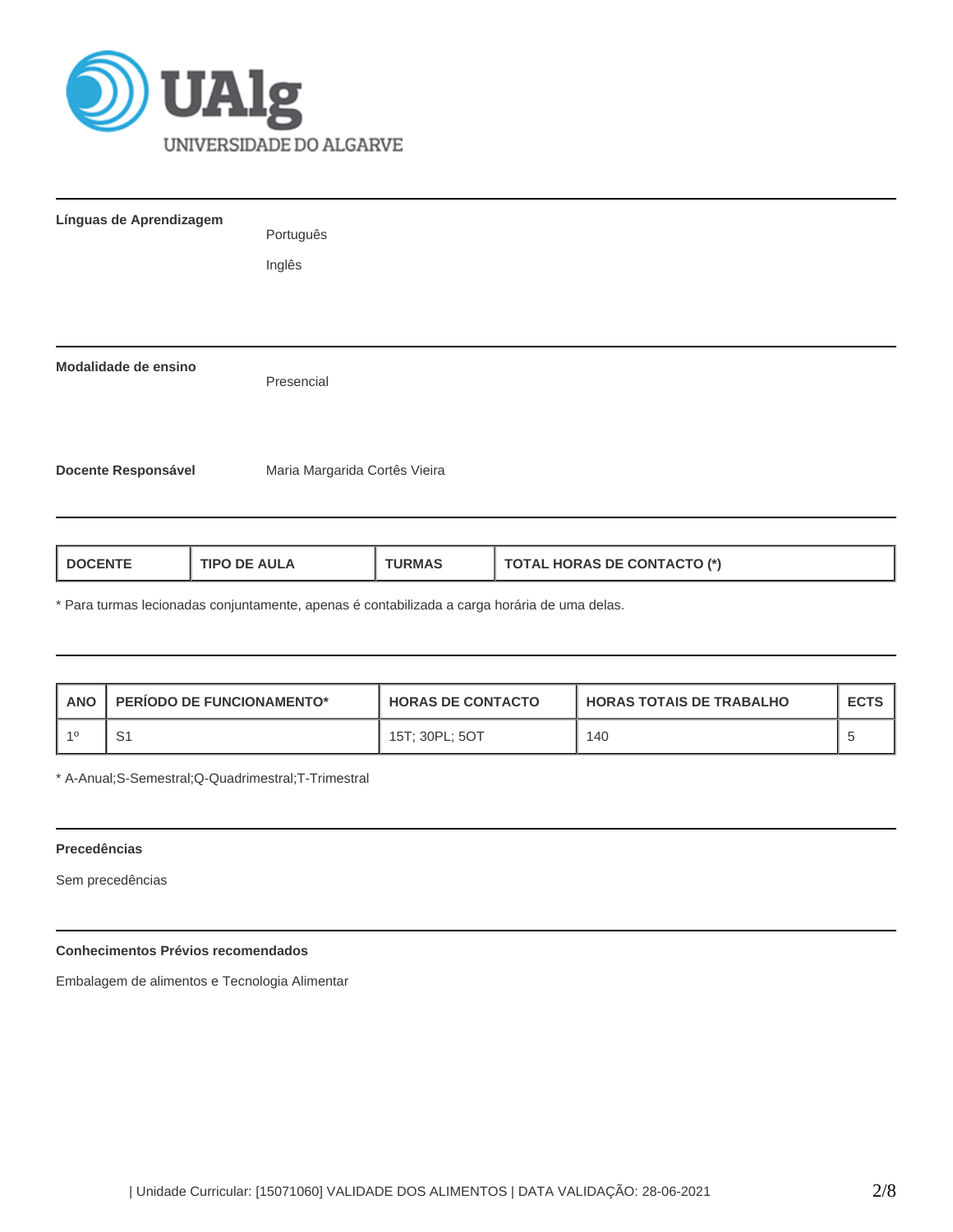

#### **Objetivos de aprendizagem (conhecimentos, aptidões e competências)**

Os alunos devem saber:

A. A legislação que rege a validade dos produtos alimentares na Europa.

B. Identificar as reações chave de deterioração num produto alimentar que determinam o fim do prazo de validade

C. Selecionar os testes microbianos, sensoriais e/ou analíticos (ex.: cor, conteúdo de nutrientes, etc.) que suportem os testes de validade

D. Justificar e avaliar o projeto e seleção de materiais de embalagem relacionados com o tempo de vida útil.

F. Projetar um estudo de validade para um determinado alimento (testes em tempo real e acelerados)

G. Avaliar a validade de um determinado alimento através de modelização preditiva e ser capaz de recomendar embalagens e técnicas para prolongar a validade de um produto alimentar embalado

# **Conteúdos programáticos**

- 1. Legislação Europeia
- 2. Causas Prováveis de deterioração de qualidade ou falha do produto.
	- 1. Produtos estáveis à temperatura ambiente
		- 2. Produtos refrigerados
		- 3. Produtos congelados
		- 4. Produto enlatados
- 3. Avaliação das alterações no produto
	- 1. Testes sensoriais
		- 2. Testes de consumidor
		- 3. Testes físico / químicos
		- 4. Testes microbiológicos
- 4. Interação Embalagem / produto
	- 1. Características físicas da embalagem
	- 2. Permeabilidade à luz, oxigénio e humidade cinética
	- 3. Condições de distribuição e armazenamento
	- 4. Embalagens emergentes (ativa, inteligente e atmosfera modificada)
- 5. Delineamento do estudo de validade de um produto
	- 1. Critérios de fim de vida de um produto
	- 2. Cinéticas de deterioração de parâmetros de qualidade durante o armazenamento
	- 3. Modelização matemática de previsão modelo de Arrhenius
	- 4. Metodos de Análise de Risco- método de Weibull
	- 5. Isotérmicas de absorção de humidade

### **Metodologias de ensino (avaliação incluída)**

Exposição teórica; Resolução de exercícios/problemas. Realização de um teste de tempo de vida acelerado.

Metodologia de avaliação: Realização de um teste escrito (50%) e de um trabalho escrito reportando os resultados obtidos no laboratório e sua análise (50%)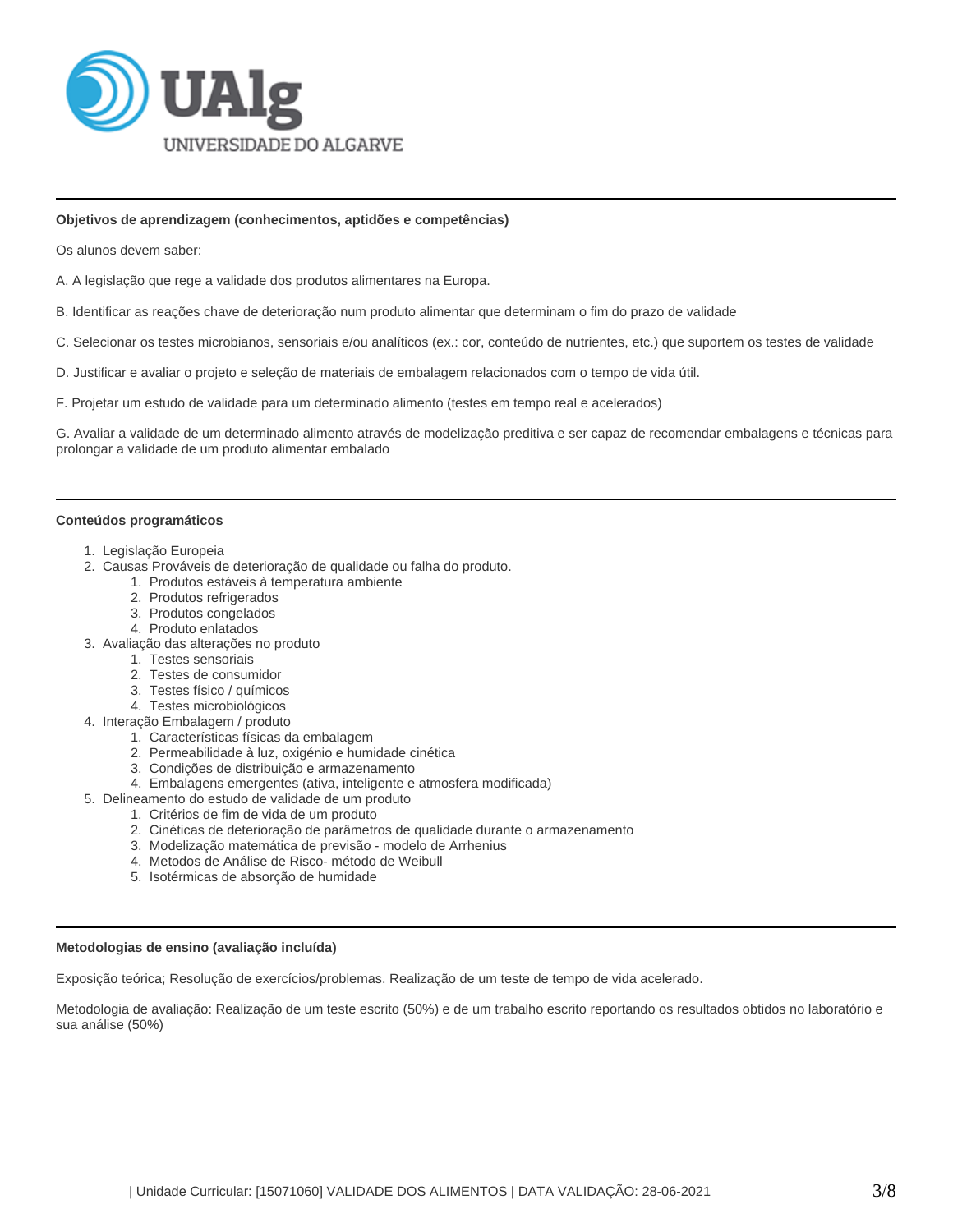

## **Bibliografia principal**

European Product Labeling Guide. (2011) enterprise-europe-network. European Union

REGULAMENTO (UE) N.o 1169/2011 DO PARLAMENTO EUROPEU E DO CONSELHO

European Parliament. (2015) Best before date labels. Briefing

Singh, RP; Heldman, DR (2014). Introduction to Food Engineering. 5th Edition, Academic Press, Inc. NY.

Vieira, M.C. and Silva, C.L.M. 2014. Stability of cupuaçu (Theobroma grandiflorum) nectar during storage. International Journal of Food Studies , 3, 160-174.

Nicoli M.C. (2012). Shelf Life Assessment of Food. CRC Press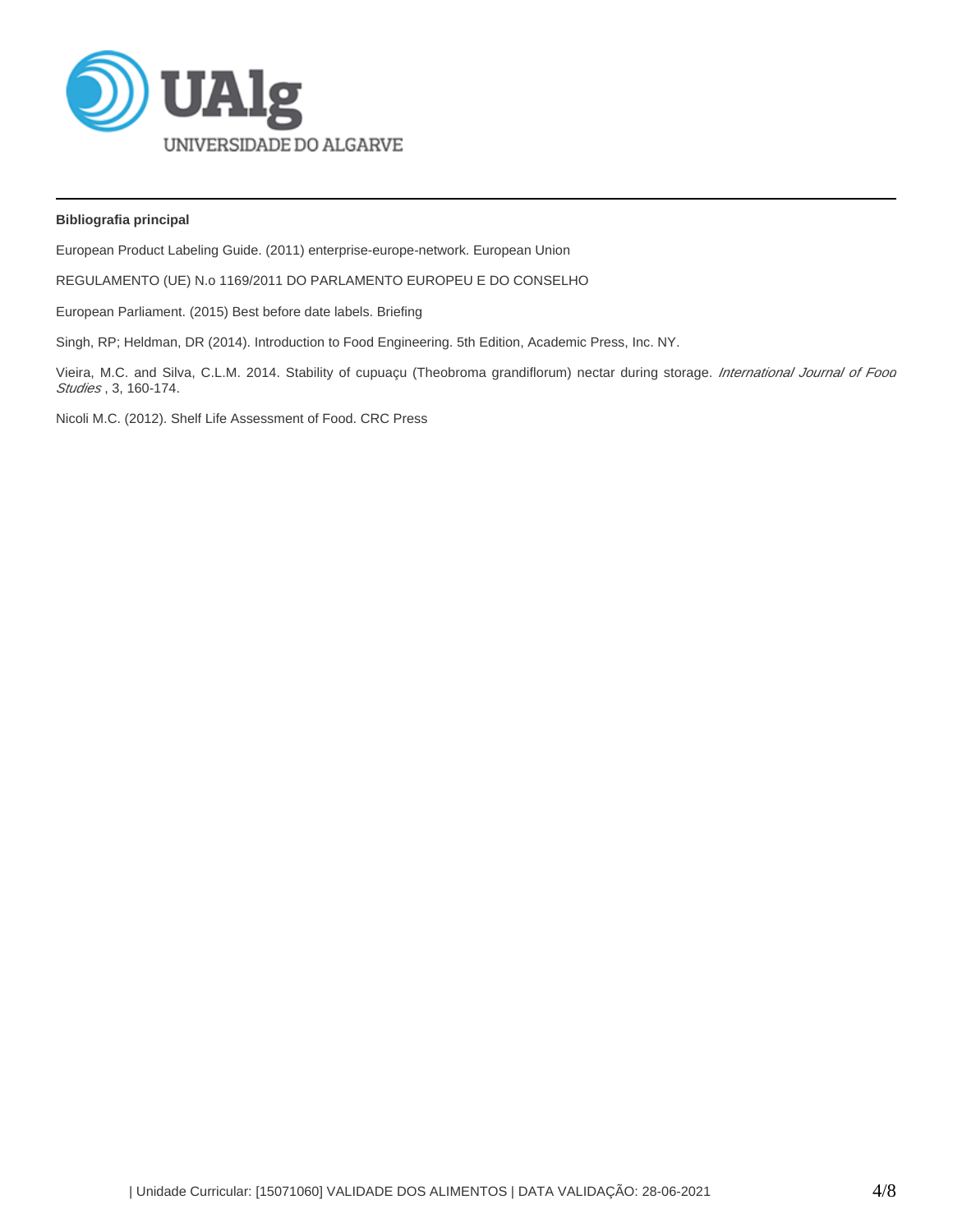

| <b>Academic Year</b>                                                                                   | 2021-22                                          |
|--------------------------------------------------------------------------------------------------------|--------------------------------------------------|
| <b>Course unit</b>                                                                                     | FOOD SHELF LIFE                                  |
| <b>Courses</b>                                                                                         | FOOD TECHNOLOGY (2.º Ciclo) (*)<br>Common Branch |
|                                                                                                        | (*) Optional course unit for this course         |
| <b>Faculty / School</b>                                                                                | INSTITUTE OF ENGINEERING                         |
| <b>Main Scientific Area</b>                                                                            |                                                  |
| Acronym                                                                                                |                                                  |
| <b>CNAEF</b> code (3 digits)                                                                           | 541                                              |
| <b>Contribution to Sustainable</b><br><b>Development Goals - SGD</b><br>(Designate up to 3 objectives) | 2, 9, 12                                         |
| Language of instruction                                                                                | Portuguese and english                           |
| <b>Teaching/Learning modality</b>                                                                      | In presence                                      |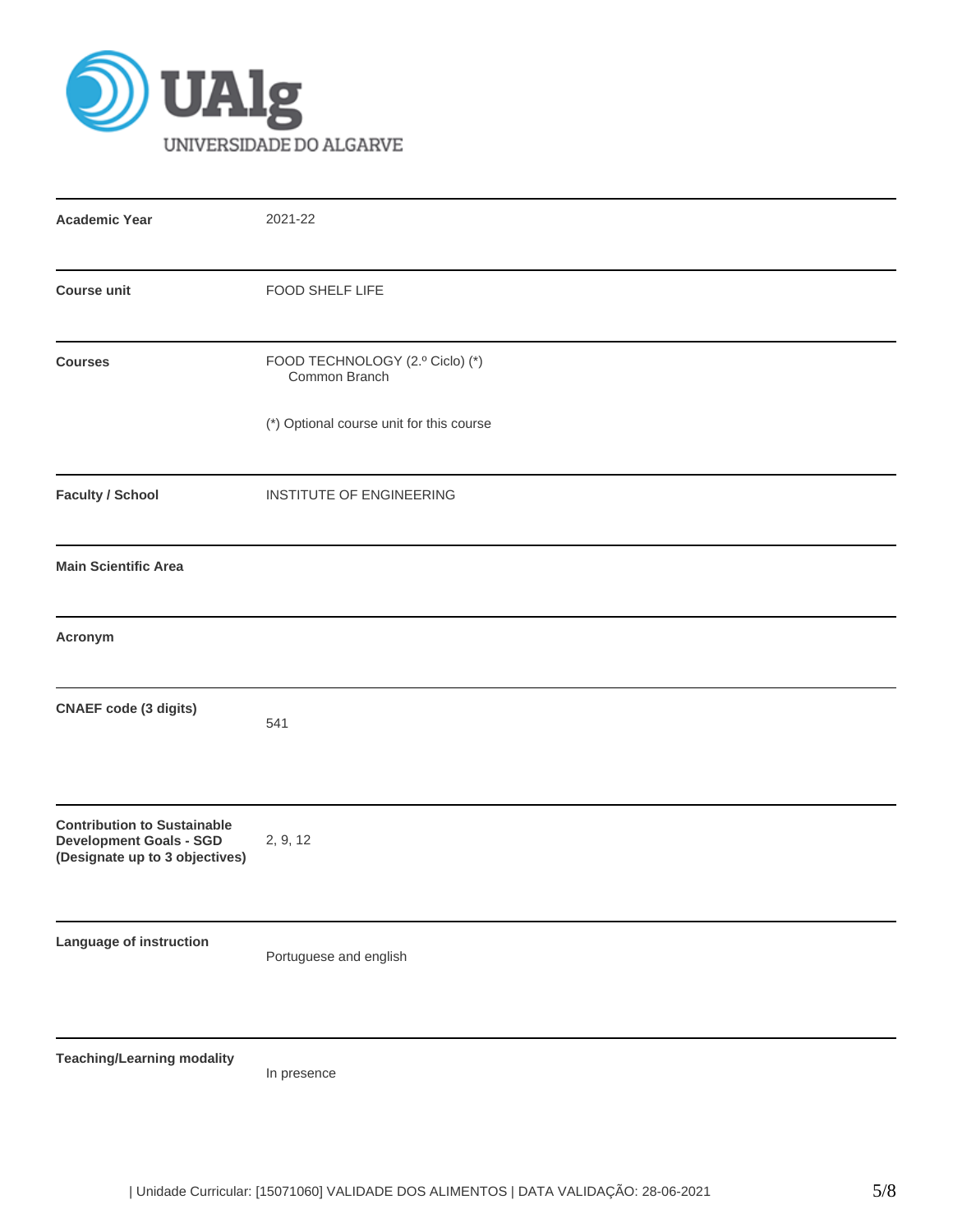

**Coordinating teacher** Maria Margarida Cortês Vieira

| <b>feaching</b><br>staff | ™ype | asses | lours<br>$\mathbf{r}$ |
|--------------------------|------|-------|-----------------------|

\* For classes taught jointly, it is only accounted the workload of one.

| <b>Contact hours</b> | TD. |         |    |   |     |     | `otal                                                                                                                        |
|----------------------|-----|---------|----|---|-----|-----|------------------------------------------------------------------------------------------------------------------------------|
|                      |     | $II$ 30 | ١Ю | Π | ll5 | llС | ١Δ٢                                                                                                                          |
|                      |     |         |    |   |     |     | T. Theoretical: TD. Theoretical and propried : DI. Droptical and laboraterial: TO. Field Warler C. Comings: E. Training: OT. |

T - Theoretical; TP - Theoretical and practical ; PL - Practical and laboratorial; TC - Field Work; S - Seminar; E - Training; OT - Tutorial; O - Other

#### **Pre-requisites**

no pre-requisites

#### **Prior knowledge and skills**

Food Packaging, Food Technology

#### **The students intended learning outcomes (knowledge, skills and competences)**

- 1. European Law regarding food date marking
- 2. To identify the key deteriorative reactions in a food product which determine end of shelf life;
- 3. Select the microbial, sensory and/or analytical tests (i.e., color, content of nutrients, etc) to support the validity tests.
- 4. To justify and appraise package design and material selection as related to shelf life.
- 5. To design a shelf life study for a given food product
- 6. To be able to perform real time and accelerated product shelf life testing including microbial, sensory and/or analytical testing (i.e. colour, nutrient content, etc) to support shelf life testing.
- 7. To assess the shelf life of a given food product through predictive modelling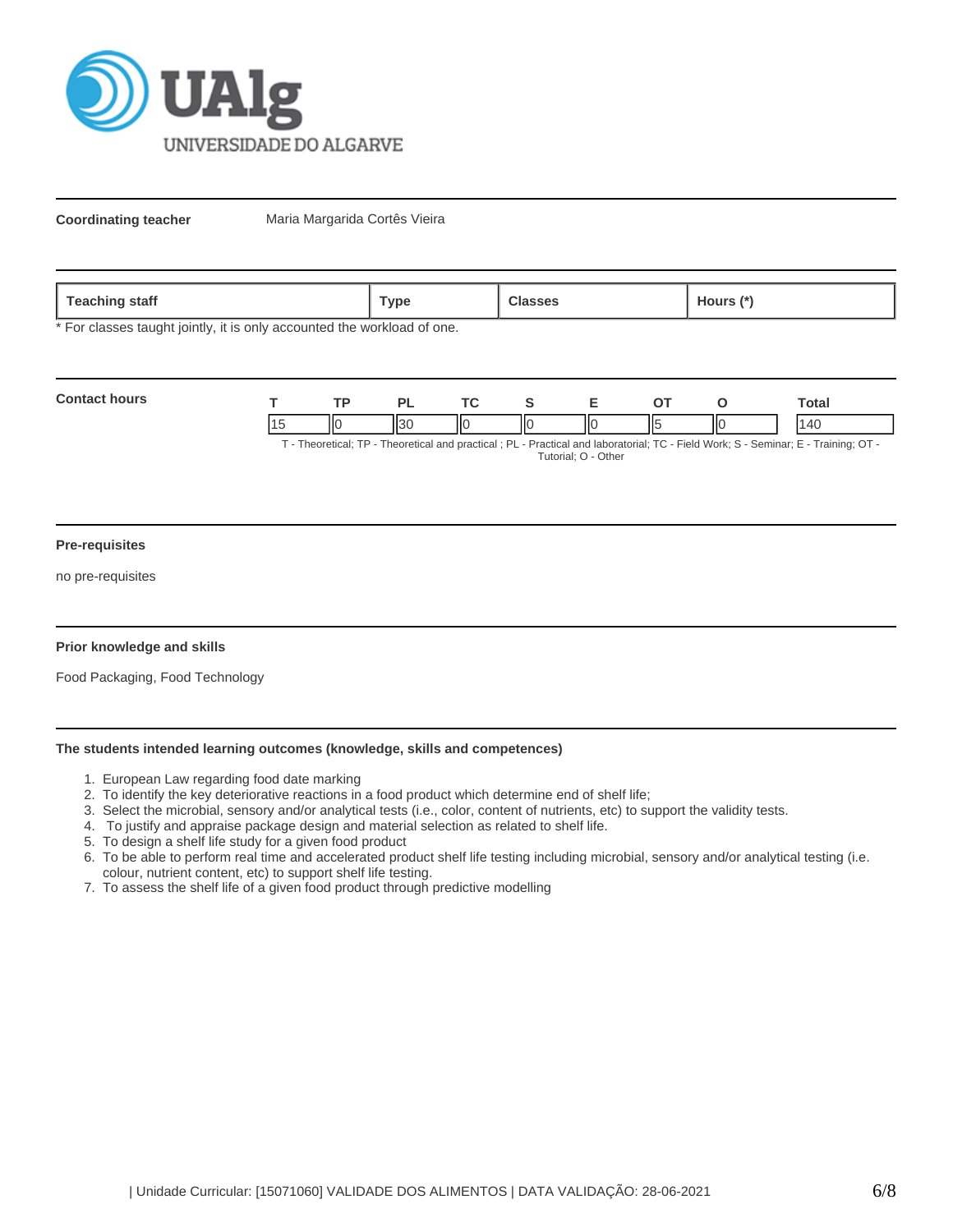

## **Syllabus**

- 1. European Legislation
- 2. Probable causes of product quality deterioration or failure.
	- 1. Shelf-stable products
	- 2. Refrigerated products
	- 3. Frozen products
	- 4. Canned products
- 3. Product Change Evaluation
	- 1. Sensory testing
	- 2. Consumer Testing
	- 3. Chemical / Physical Testing
- 4. Packaging/product interaction
- 4.1 Packaging physical characteristics
	- 1. Light, oxygen, and moisture permeability
	- 2. Distribution and Warehouse Storage Conditions
	- 3. Smart (active, intelligent and modified atmosphere) Packaging
- 5. Shelf Life Study Design
	- 1. End of Shelf Life Criteria
	- 2. Storage quality parameters deterioration kinetics
	- 3. Predictive mathematical modeling Arrhenius model
	- 4. Hazard Analysis Methods Weibull Method
	- 5. Moisture Sorption Isotherms

#### **Teaching methodologies (including evaluation)**

Lectures, Exercises/problem solving. Evaluation of shelf life with an Accelerated Shelf Life test.

The final grade will be the average of a written test (50%) and a paper reporting the data results and its analysis obtained in the laboratory (50%).